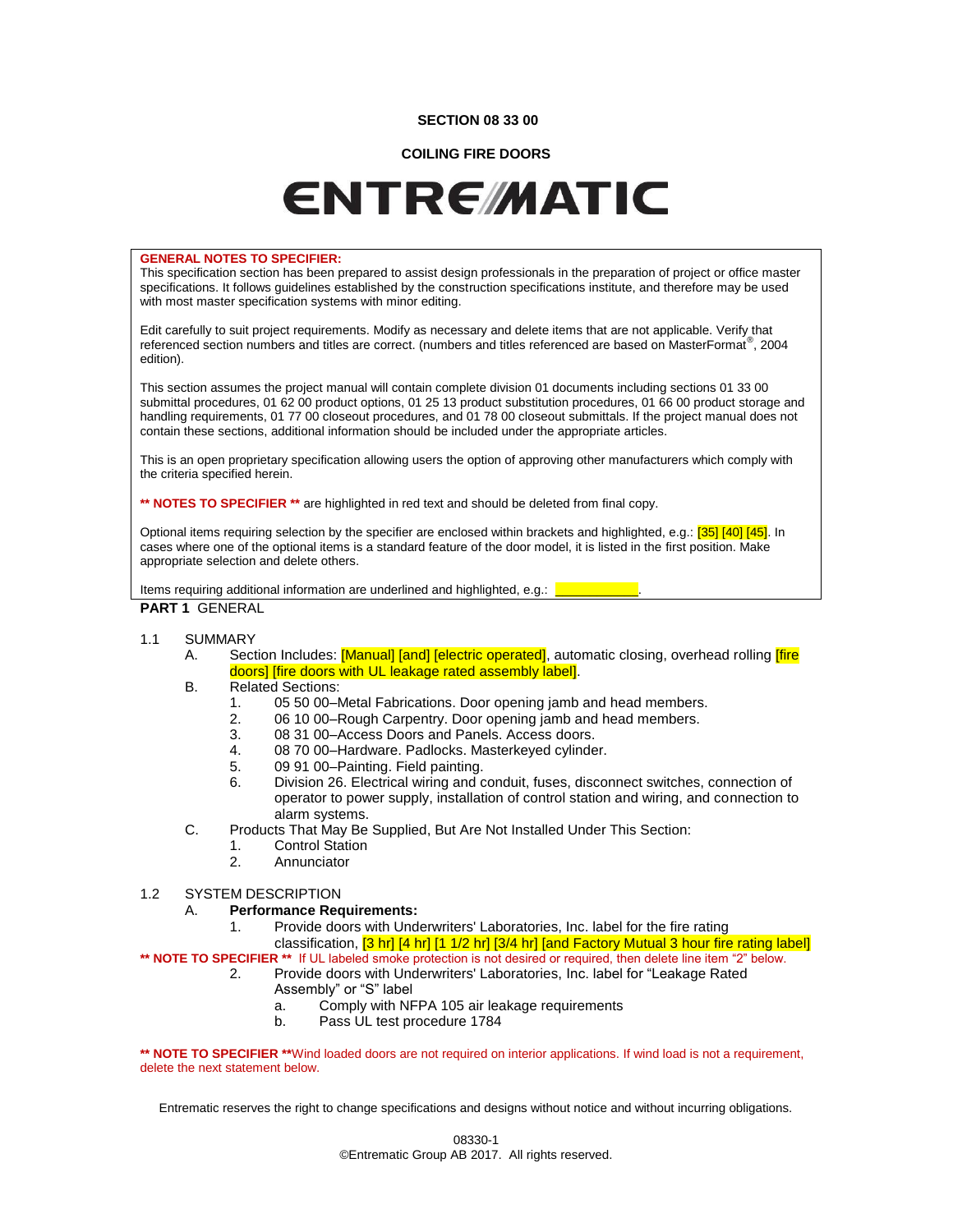B. **Design Requirements**:

- 1. **Wind Loading:**
	- a. Supply doors to withstand up to  $[\_\]$  psf ( $[\_\]$  Pa) design wind load
- 1.3 SUBMITTALS
	- A. Reference Section 01 33 00–Submittal Procedures; submit the following items:
		- 1. **Product Data**
			- 2. **Shop Drawings:** Include special conditions not detailed in Product Data. Show interface with adjacent work.
			- 3. **Quality Assurance/Control Submittals:**
				- a. Provide manufacturer and installer qualifications see 1.4 below.
				- b. Provide manufacturer's installation instructions.
			- 4. **Closeout Submittals:**
				- a. Operation and Maintenance Manual.
				- b. Certificate stating that installed materials comply with this specification.
- 1.4 QUALITY ASSURANCE
	- A. Qualifications:
		- 1. **Manufacturer Qualifications:** ISO 9001:2008 registered and a minimum of five years experience in producing fire [and smoke control] units of the type specified.
		- 2. **Installer Qualifications:** Manufacturer's approval.
- 1.5 DELIVERY STORAGE AND HANDLING
	- A. Reference Section 01 66 00–Product Storage and Handling Requirements.<br>B. Follow manufacturer's instructions.
	- Follow manufacturer's instructions.
- 1.6 WARRANTY
	- A. **Standard Warranty:** Two years from date of shipment against defects in material and workmanship.
	- B. **Maintenance:** Submit for owner's consideration and acceptance of a maintenance service agreement for installed products.

## **PART 2** PRODUCTS

2.1 MANUFACTURER

## A. **Manufacturer:**

**\*\* NOTE TO SPECIFIER \*\*** Select one of the following.

1. Entrematic: 165 Carriage Court, Winston-Salem, NC 27105. ASD. Tel: (800) 503- 3667.Fax: (336) 251-1851. Email**:**[MarketingDept@amarr.com](mailto:MarketingDept@amarr.com) Website: [www.amarr.com.](http://www.amarr.com/) a. **Model:** 4100

#### **Substitutions:** Not permitted

## 2.2 PRODUCT INFO

**\*\* NOTE TO SPECIFIER \*\*** Use model Amarr 4200 for labeled fire protection without smoke control. Use model Amarr 4202 for labeled smoke and fire protection

A. **Model:** [Amarr 4200] [Amarr 4202]

## 2.3 MATERIALS

**\*\* NOTE TO SPECIFIER \*\*** For galvanized steel doors, 22 gauge is standard for doors through 12'-0" (3.66 m) wide; 20 gauge is standard for doors over 12'-0" (3.66 m) wide through 21'-0" (6.40 m) wide; 18 gauge is standard for doors over 21'-0" (6.40 m) wide, but may be specified for any size door. Stainless steel doors are 20 gauge only to a maximum of 21'-0" (6.40 m) wide.

- A. **Curtain:**
	- 1. **Slats:** No. 5F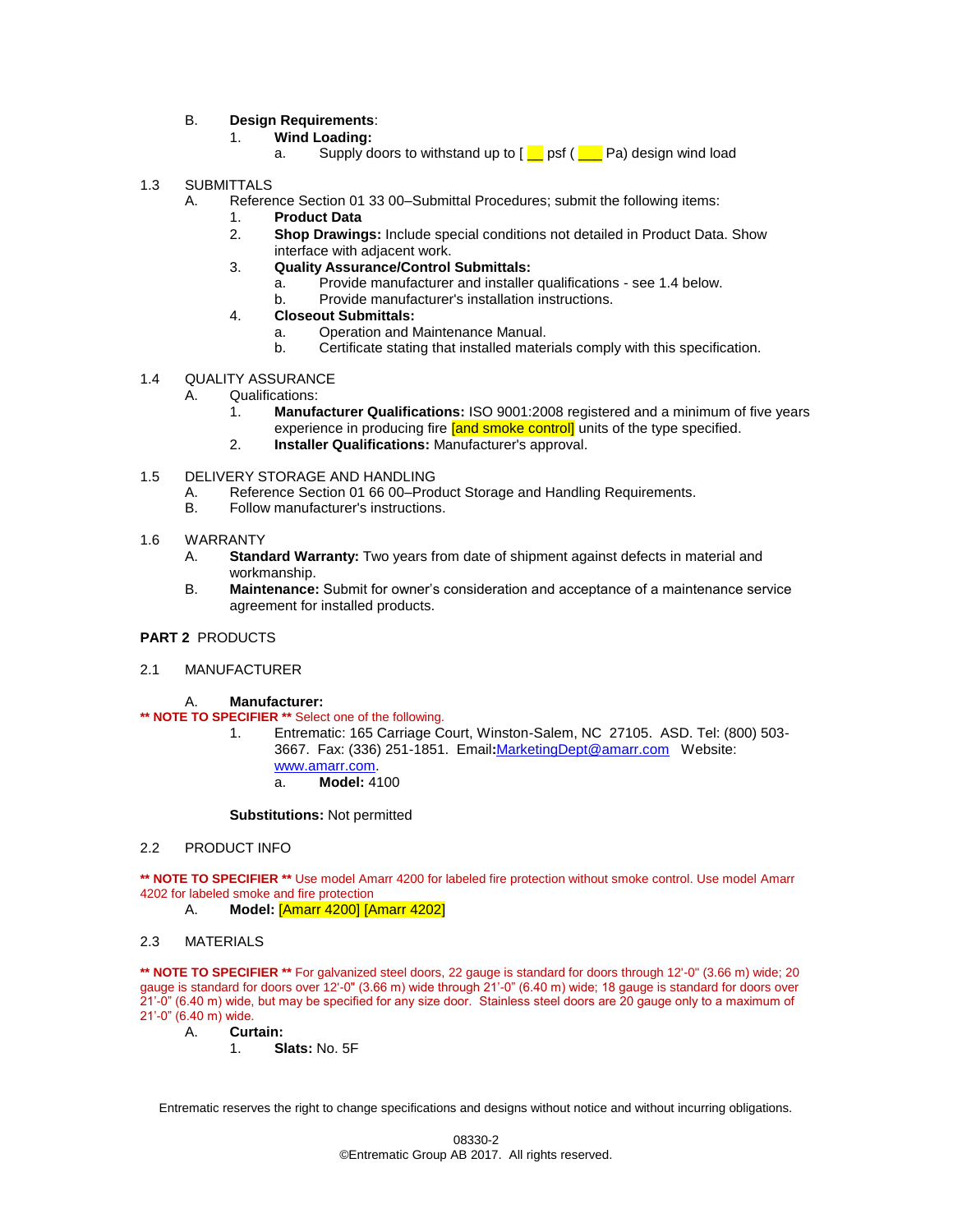- a. **Galvanized Steel with Finish as Described Below:** No. 5F, minimum 18 gauge, Grade 40 steel, ASTM A 653 galvanized steel zinc coating
- a. **Stainless Steel:** No. 5F, 20 gauge AISI type 304 stainless steel

```
** NOTE TO SPECIFIER ** If an insulated door is needed, use the insulated fire door specification.
```

```
2. Finish:
```
- **\*\* NOTE TO SPECIFIER \*\*** Select one of the following.
	- a. **GalvaNex™ Coating System (Stock Colors):**
		- 1) ASTM A 653 galvanized base coating treated with dual process rinsing agents in preparation for chemical bonding baked-on base coat and [gray] [tan] [white] [brown] baked-on polyester enamel finish coat
		- a. **SpectraShield® Coating System (Color Selected by Architect):**
			- 1) ASTM A 653 galvanized base coating treated with dual process rinsing agents in preparation for chemical bonding, gray baked-on base coat and gray baked-on polyester finish coat
			- 2) Zirconium pre-treatment followed by baked-on polyester powder coat, with **[color as selected by Architect from manufacturer's standard color** range, over 180 colors] [custom color as selected by Architect]; minimum 2.5 mils (0.065 mm) cured film thickness; ASTM D-3363 pencil hardness: H or better
		- a. **Galvanized Steel (No Paint Finish):** Zirconium and bonding treatment only (no paint finish)
		- a. **Stainless Steel:** #4 type 304 finish

**\*\* NOTE TO SPECIFIER \*\*** The powder coated graphic finish is not a surface application with film or laminate. (Max. width: 12 ft, no height limit).

- a. **Graphics Door Image**:
	- 1) **Powder Coated:** Flat face surface of door curtain slats to be powder coated with pattern or image baked onto the door components and continuing around edges and corners. Powder coated graphic process must utilize recyclable substrates, transfer medium and water-based inks, and emit zero or near net zero volatile organic compounds (VOC). Graphic image or pattern to be selected and electronically supplied by customer.

## **\*\* NOTE TO SPECIFIER \*\*** For vinyl decal graphic, max. height is 10 ft.; no width limit.

1) **Vinyl Decal Graphics:** Flat face surface of door curtain slats to include factory applied  $\frac{4}{2}$  -color process, 2 mil thick vinyl graphic image, 3M<sup>®</sup> or equal. Graphic image to be selected and electronically supplied by customer.

## B. **Endlocks:**

Fabricate interlocking continuous slat sections with high strength steel endlocks secured with two ¼" (6.35 mm) rivets per UL requirements.

# C. **Bottom Bar:**

## **\*\* NOTE TO SPECIFIER \*\*** Select one of the following.

# 1. **Configuration:**

- a. **Structural Steel Angles:** 2 structural steel angles minimum 2"x2"x1/8" (50x50x3.2 mm)
- a. **Stainless Steel Angles:** 2 AISI 300 series stainless steel angles minimum 2"x2"x1/8" (50x50x3.2 mm)

## 2. **Finish:**

# **\*\* NOTE TO SPECIFIER \*\*** Select one of the following.

- a. **Powder Coat (Stock Colors):** Zirconium treatment followed by a [gray] [tan] [white] [brown] baked-on polyester powder coat; minimum 2.5 mils (0.065 mm) cured film thickness
- a. **Powder Coat (Color Selected by Architect):** Zirconium treatment followed by baked-on polyester powder coat, [color as selected by Architect from manufacturer's standard color range, over 180 colors] [custom color as selected by Architect]; minimum 2.5 mils (0.065 mm) cured film thickness; ASTM D-3363 pencil hardness: H or better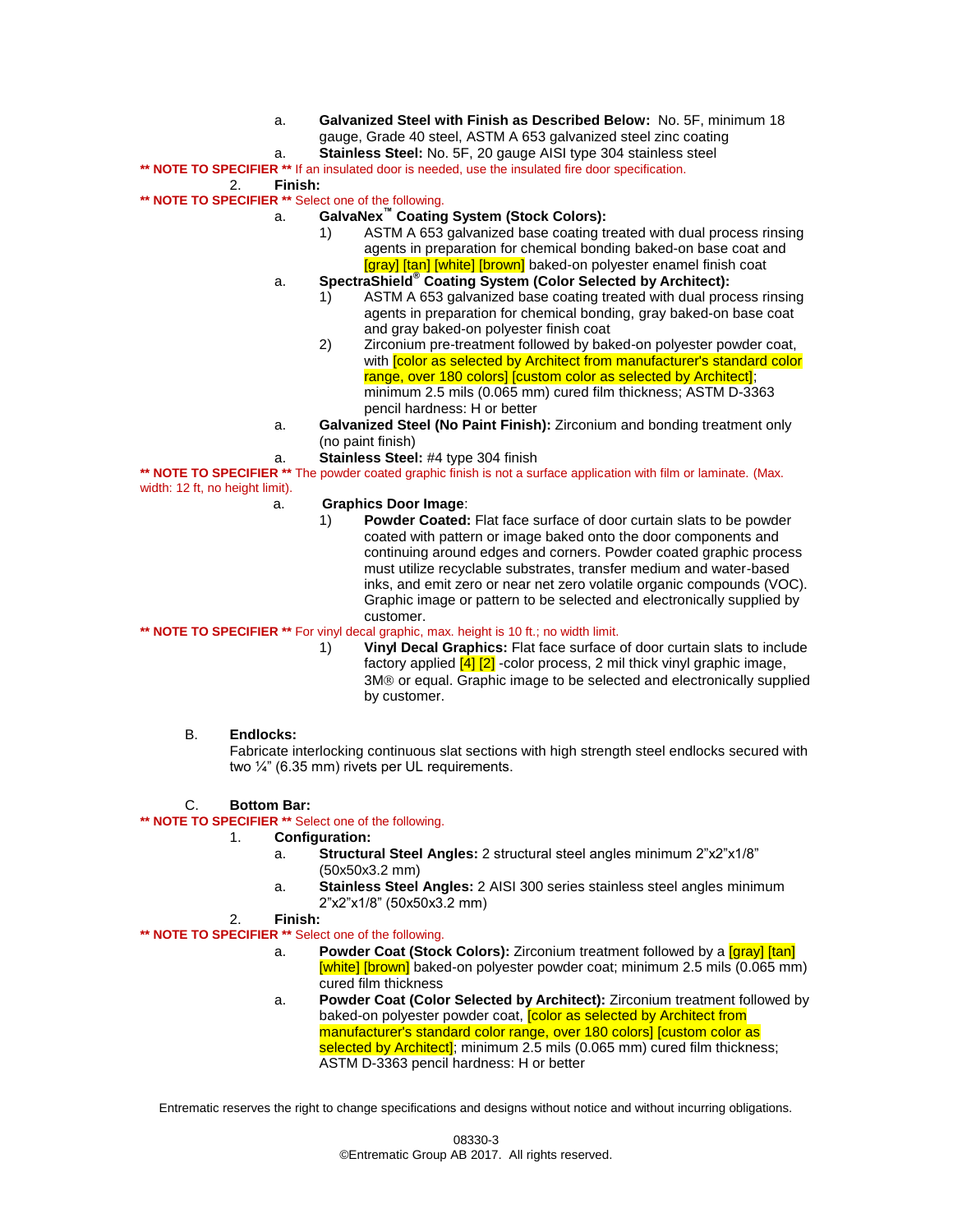- a. **Corrosion Inhibitive:** Zirconium treatment followed by a corrosion inhibitive baked-on zinc enriched gray polyester powder coat; minimum 2.5 mils (0.065 mm) cured film thickness
- a. **Hot-dip Galvanized:** ASTM A 123, Grade 85 zinc coating, hot-dip galvanized after fabrication
- a. **Stainless Steel:** #4 type 304 finish
- D. **Guides:**

# 1. **Fabrication**

a. Minimum 3/16 inch (4.76 mm) **[structural steel] [stainless steel angles]**. Top of inner and outer guide angles to be flared outwards to form bellmouth for smooth entry of curtain into guides. Provide removable guide stoppers to prevent over travel of curtain and bottom bar. Top 16 ½" (419.10 mm) of coil side guide angles to be removable for ease of curtain installation and as needed for future curtain service.

\*\* **NOTE TO SPECIFIER** \*\* If standard structural steel guides are selected above, add the following sentence below regarding removable top section. Delete if selecting stainless steel guide angles.

Top 16 ½" (419.10 mm) of coil side guide angles to be removable for ease of curtain installation and as needed for future curtain service.

## 2. **Finish:**

- **\*\* NOTE TO SPECIFIER \*\*** Select one of the following.
	- a. **Powder Coat (Stock Colors):** Zirconium treatment followed by a [gray] [tan] [white] [brown] baked-on polyester powder coat; minimum 2.5 mils (0.065 mm) cured film thickness
	- a. **Powder Coat (Color Selected by Architect):** Zirconium treatment followed by baked-on polyester powder coat, **[color as selected by Architect from** manufacturer's standard color range, over 180 colors] [custom color as selected by Architect]; minimum 2.5 mils (0.065 mm) cured film thickness; ASTM D-3363 pencil hardness: H or better
	- a. **Corrosion Inhibitive:** Zirconium treatment followed by a corrosion inhibitive baked-on zinc enriched gray polyester powder coat; minimum 2.5 mils (0.065 mm) cured film thickness
	- a. **Hot-dip Galvanized:** ASTM A 123, Grade 85 zinc coating, hot-dip galvanized after fabrication
	- a. **Stainless Steel:** #4 type 304 finish

**\*\* NOTE TO SPECIFIER \*\*** Mill finish structural stainless steel guide angles are used for guide components over 12'-0"  $(3.66 \text{ m})$  high and on units wider than  $21'-0''$   $(6.40 \text{ m})$ .<br>E. **Counterbalance Shaft Assembl** 

# E. **Counterbalance Shaft Assembly:**

- 1. **Barrel:** Steel pipe capable of supporting curtain load with maximum deflection of 0.03 inches per foot (2.5 mm per meter) of width
- 2. **Spring Balance**: Oil-tempered, heat-treated steel helical torsion spring assembly designed for proper balance of door to ensure that maximum effort to operate will not exceed 25 lbs (110 N). Provide wheel for applying and adjusting spring torque.
- F. **Brackets**: Fabricate from minimum 1/4 inch (6.35 mm) steel plate with permanently lubricated ball or roller bearings at rotating support points to support counterbalance shaft assembly and form end closures

## **\*\* NOTE TO SPECIFIER \*\*** Select one of the following.

- 1. **Finish:**
	- a. **Powder Coat (Stock Colors):** Zirconium treatment followed by a [gray] [tan] [white] [brown] baked-on polyester powder coat; minimum 2.5 mils (0.065 mm) cured film thickness
	- a. **Powder Coat (Color Selected by Architect):** Zirconium treatment followed by baked-on polyester powder coat, color as selected by Architect from manufacturer's standard color range, over 180 colors] [custom color as selected by Architect]; minimum 2.5 mils (0.065 mm) cured film thickness; ASTM D-3363 pencil hardness: H or better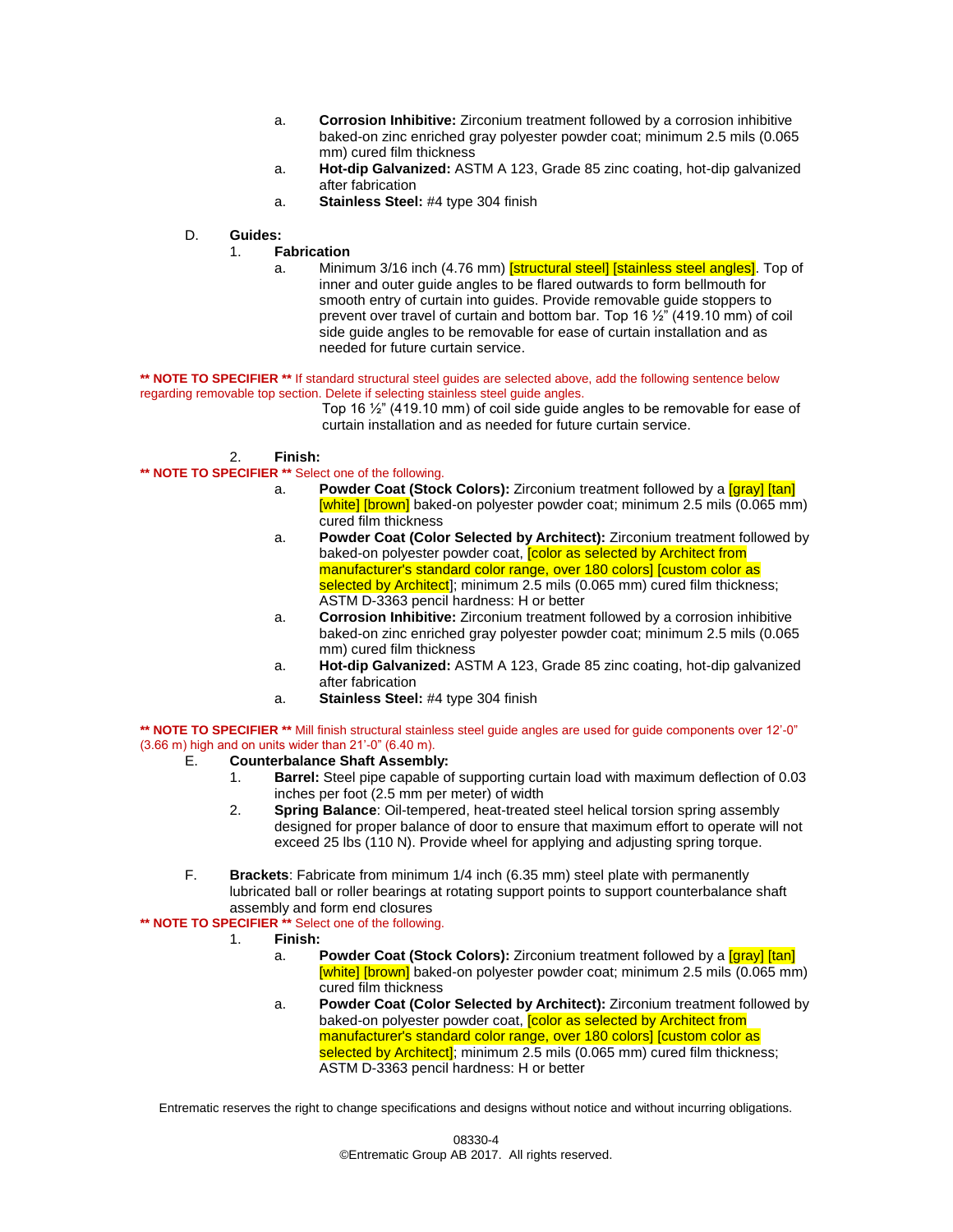- a. **Corrosion Inhibitive:** Zirconium treatment followed by a corrosion inhibitive baked-on zinc-rich gray polyester powder coat; minimum 2.5 mils (0.065 mm) cured film thickness
- a. **Hot-dip Galvanized:** ASTM A 123, Grade 85 zinc coating, hot-dip galvanized after fabrication
- G. **Hood:**

Minimum 24 gauge *[galvanized steel] [stainless steel]* with reinforced top and bottom edges. Provide minimum 1/4 inch (6.35 mm) steel intermediate support brackets

- **\*\* NOTE TO SPECIFIER \*\*** Select one of the following.
	- a. **GalvaNex™ Coating System (Stock Colors):**
		- 1) ASTM A 653 galvanized base coating treated with dual process rinsing agents in preparation for chemical bonding baked-on base coat and [gray] [tan] [white] [brown] baked-on polyester finish coat
	- a. **SpectraShield® Coating System (Color Selected by Architect):**
		- 1) ASTM A 653 galvanized base coating treated with dual process rinsing agents in preparation for chemical bonding, gray baked-on base coat and gray baked-on polyester finish coat
		- 2) Zirconium treatment followed by baked-on polyester powder coat, with [color as selected by Architect from manufacturer's standard color range, over 180 colors] [custom color as selected by Architect]; minimum 2.5 mils (0.065 mm) cured film thickness; ASTM D-3363 pencil hardness: H or better
	- a. **Stainless steel:** #4 type 304 finish

**\*\* NOTE TO SPECIFIER \*\*** Include the following smoke seals when labeled smoke protection is required - model Amarr 4202 units. Check code for smoke detector and alarm system tie-in requirements. Delete item below if not required.

- H. **Combination Weather/Smoke Seals:**
	- 1. **Bottom Bar:**
		- a. **Manually Operated Doors:** Two, replaceable, UL listed, nylon pile smoke seals
		- a. **Motor Operated Doors:** Combination smoke seal/sensing edge
	- 2. **Guides and Head:** Replaceable, UL listed, nylon pile smoke seals sealing against fascia side of curtain

## 2.4 OPERATION

**\*\* NOTE TO SPECIFIER \*\* Model building codes typically require activation by detectors or by the fire alarm control panel. If so, select one of the following AlarmGard systems.** In addition, the AlarmGard systems will provide a safe and controlled rate of descent, an internal failsafe release device, hands-free automatic reset, an integrated cycle counter and a selective auto-open feature.

- A. **Motor Operation:**
	- 1. **AlarmGard Advanced Fire Door Motor Operation:** UL, cUL listed NEMA 1 enclosure, horsepower as recommended by manufacturer, <a>[115v single]</a>[230v single]</a> [208/230v three] [460v three] phase service. Provide a totally enclosed non ventilated motor, removable without affecting the setting of limit switches; thermal overload protection, planetary gear reduction, adjustable rotary limit switch mechanism and a transformer with 24v secondary output. All internal electrical components are to be prewired to terminal blocks.
		- a. Provide a comprehensively self functioning failsafe motor operated door assembly requiring no ancillary or externally mounted release devices, cables, chains, pulleys, reset handles or mechanisms
		- b. Provide an internal electrical failsafe release device that requires no additional wiring, external cables or mounting locations.
		- c. Provide an internal solenoid brake mechanism to hold the door at any position during normal door operation.
		- d. Provide logic for  $\left[1\right]\left[2\right]$   $\left[3\right]$  fully monitored safety reversing devices such that the failure of any single monitored device will cause the motor operator to automatically revert to constant pressure to close.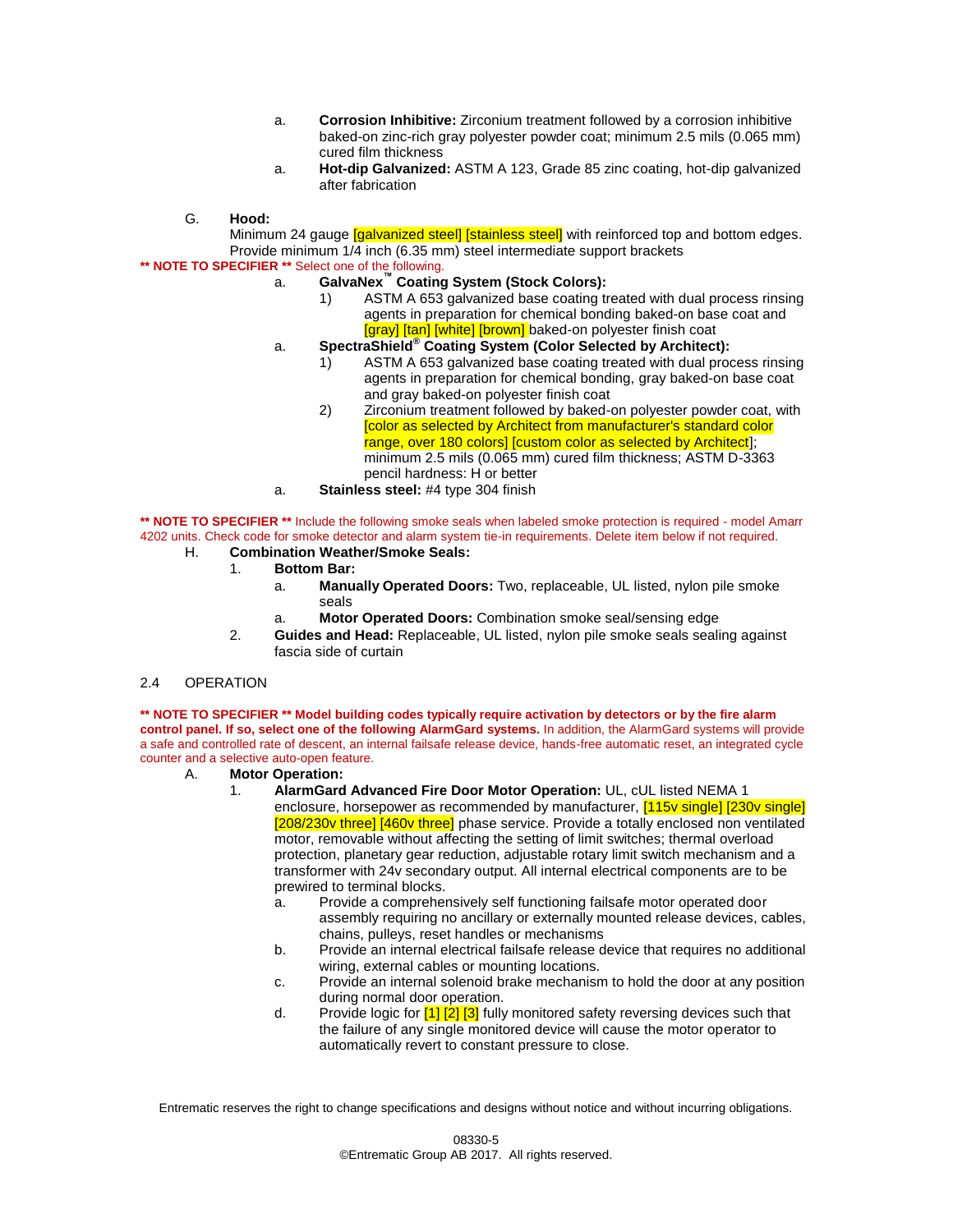- e. Electrically activate door system automatic closure by **[notification from central** alarm system] [notification from local detectors] or [power outage] [power outage exceeding 6 hours with R-BBU battery backup system].
- f. Provide an automatic alarm closure selectable time delay of zero or ten seconds.
- g. Control automatic closure speed with an internal, totally enclosed, variable rate centrifugal governor without the use of electrical pulsation, constant rate viscosity, oscillation type or other exposed governing devices.
- h. Maintain automatic closure speed at not more than 9" (229 mm) per second.
- i. Enable safety edge function during alarm gravity closing while power is present for [0] [1] [3] cycle<sup>[5]</sup>. Enable door to rest upon obstruction following this sequence.
- j. Electrically reset internal failsafe release device and door operating system upon restoration of electrical power and upon clearing of the alarm signal without requiring human interaction.
- k. Provide selectable ability for the door system to automatically self-cycle to the fully open position following automatic reset without requiring human interaction.
- l. Provide an integral, non-resettable cycle counter.
- m. Ensure that manual resetting of spring tension, release devices, linkages or mechanical dropouts will not be required.
- n. Provide minimum #50 roller chain for drive connection from motor drive assembly to the door drive shaft.
- o. Install system only with manufacturer supplied or specified fasteners.
- p. Notify electrical contractor to mount control station(s) and supply the appropriate disconnect switch, all conduit and wiring per the door system wiring instructions.
- q. Drop test and reset door system twice by all means of activation and comply fully with NFPA 80 Section 5.

**\*\* NOTE TO SPECIFIER \*\* Select the FireGard fire door motor operator system** if the fire door system is intended to be activated by fusible link, is not used in areas of high human traffic, may or may not be electrically notified by a fire

- alarm control panel/ local detectors, and is desired to close at a safe and controlled rate of descent. 1. **FireGard™ Fire Door Motor Operation:** UL listed NEMA 1 enclosure, horsepower as recommended by manufacturer, [115v single] [230v single] [208/230v three] [460v three] phase service. Provide a totally enclosed non ventilated motor, removable without affecting the setting of limit switches; thermal overload protection, planetary gear reduction, adjustable rotary limit switch mechanism and a transformer with 24v secondary output. All internal electrical components are to be prewired to terminal blocks.
	- a. Provide an internal solenoid brake mechanism to hold the door at any position during normal door operation.
	- b. Equip operator with an emergency manual chain hoist assembly that provides emergency operation during non-alarm power failure.
	- c. Activate automatic closure by [separation of a fusible link] [activation of a failsafe release device] by [notification from central alarm system] [notification from local detectors] or [power outage] [power outage exceeding 6 hours with a battery backup system].
	- d. Delay automatic closure for no more than ten seconds when electrically notified.
	- e. Control automatic closure speed with a variable rate centrifugal governor without the use of electrical pulsation, oscillation type or constant rate viscosity governors.
	- f. Maintain automatic closure speed at an average of 12" (304mm) per second.
	- g. Ensure that electrical sensing edge and push button control station are inoperable during automatic closure.
	- h. Reset door system by reconnecting fusible links or by re-engaging failsafe release device **[from floor level]**.
	- i. Provide minimum #50 roller chain for drive connection from operator output shaft to the door drive shaft.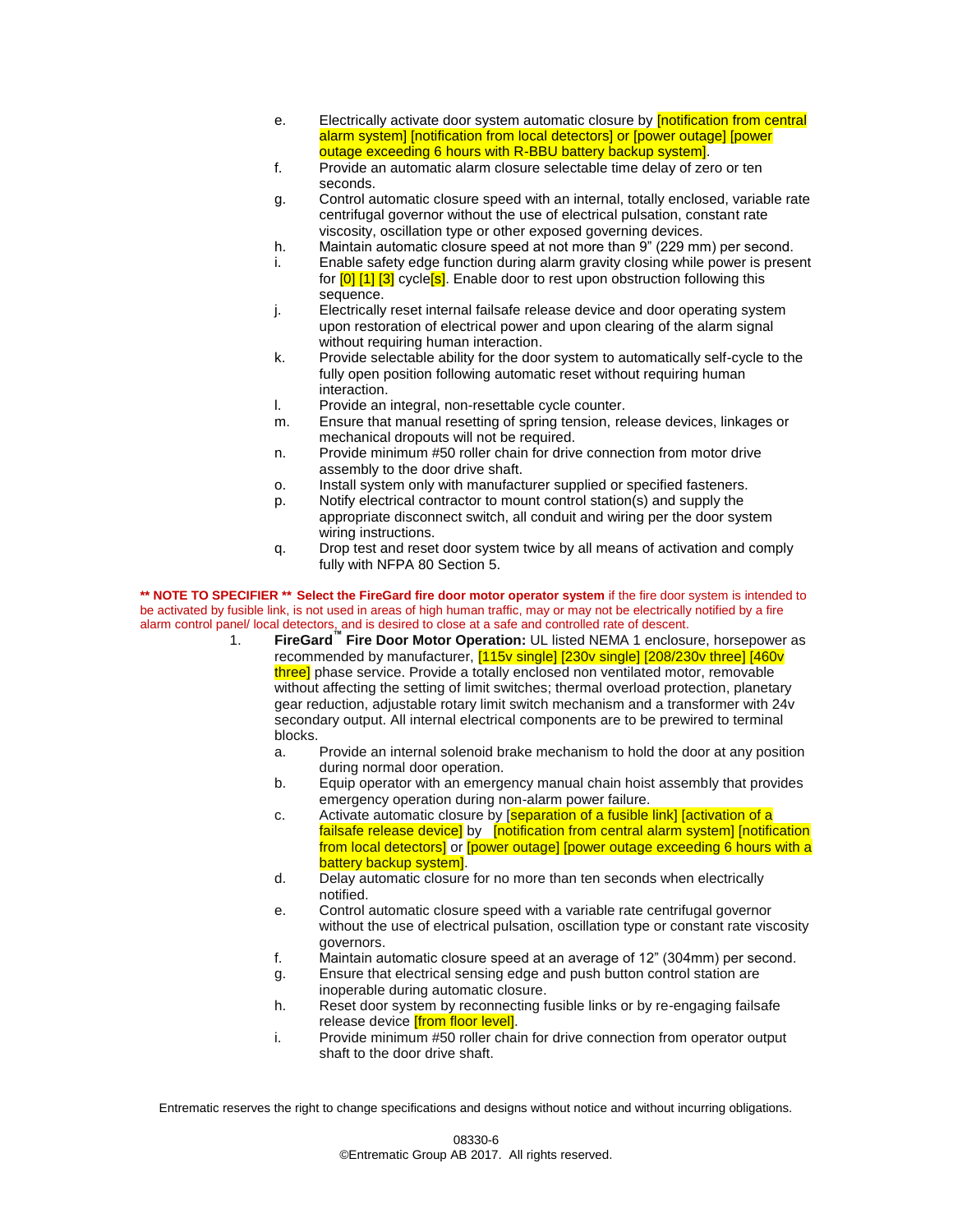- j. Ensure that manual resetting of spring tension or mechanical dropouts will not be required.
- k. Install system only with manufacturer supplied or specified fasteners.
- l. Notify electrical contractor to mount the control station(s) and supply the appropriate disconnect switch, all conduit and wiring per the door system wiring instructions.
- m. Drop test and reset door system twice by all means of activation and comply fully with NFPA 80 Section 5.

**\*\* NOTE TO SPECIFIER \*\* Model building codes typically require activation by detectors or by the fire alarm control panel. If so, select one of the following AlarmGard systems.** In addition, the AlarmGard systems will provide a safe and controlled rate of descent, an internal failsafe release device and hands-free automatic reset.

- A. **Manual Operation:**
	- 1. **AlarmGard Advanced Manual Fire Door Operators:** Electrically activated, manually operated, 115 volt AC system with planetary gear reduction, a transformer with 24v secondary output and an internal failsafe release mechanism.
		- a. Door assembly to be manually operated by **[chain hoist]** [crank].
		- b. Provide an internal electrical failsafe release device that requires no additional wiring, external cables or mounting locations.
		- c. Electrically activate automatic closure by **[notification from central alarm** system] [notification from local detectors] or [power outage] [power outage exceeding 6 hours with R-BBU battery backup system].
		- d. Provide an internal solenoid brake mechanism to hold the door at any position during normal door operation.
		- e. Delay automatic closure after notification for no more than ten seconds.
		- f. Control automatic closure speed with an internal, totally enclosed, variable rate centrifugal governor without the use of electrical pulsation, constant rate viscosity, oscillation type or other exposed governing devices.
		- g. Maintain automatic closure speed at an average of 12" (304mm) per second.
		- h. Electrically reset internal failsafe release device and door operating system upon restoration of electrical power and upon clearing of the alarm signal without requiring human interaction.
		- i. Provide minimum #50 roller chain from operator output shaft to the door drive shaft.
		- j. Install system only with manufacturer supplied or specified fasteners.
		- k. Ensure that manual resetting of spring tension, release devices, linkages or mechanical dropouts will not be required.
		- l. Notify electrical contractor to supply and install the appropriate disconnect switch, all conduit and wiring per the door system wiring instructions.
		- m. Drop test and reset door system twice by all means of activation and comply fully with NFPA 80 Section 5.

**\*\* NOTE TO SPECIFIER \*\* Select the FireGard chain hoist or awning crank fire door manual operation system** if the fire door system is intended to be activated by fusible link, is not used in areas of high human traffic, may or may not be electrically notified by a fire alarm control panel/ local detectors, and is desired to close at a safe and controlled rate of descent.

> 1. **FireGard™ Series Manual [Chain] [Crank] Operation:** Thermally activated, manually operated system with planetary gear reduction and internal release mechanism.

- a. Provide an internal brake mechanism to hold the door at any position during normal door operation.
- b. Thermally activate automatic closure by melting of a fusible link.
- c. Control automatic closure speed with an internal, totally enclosed, variable rate centrifugal governor without the use of electrical pulsation, non-variable rate viscosity, oscillation type or other governing devices.
- d. Maintain automatic closure speed at an average of 12" (304mm) per second.
- e. Reset door system by reconnecting fusible links or by re-engaging a failsafe
- release device *[from floor level]*.
- f. Provide minimum #50 roller chain from operator output shaft to the door drive shaft.
- g. Install system only with manufacturer supplied or specified fasteners.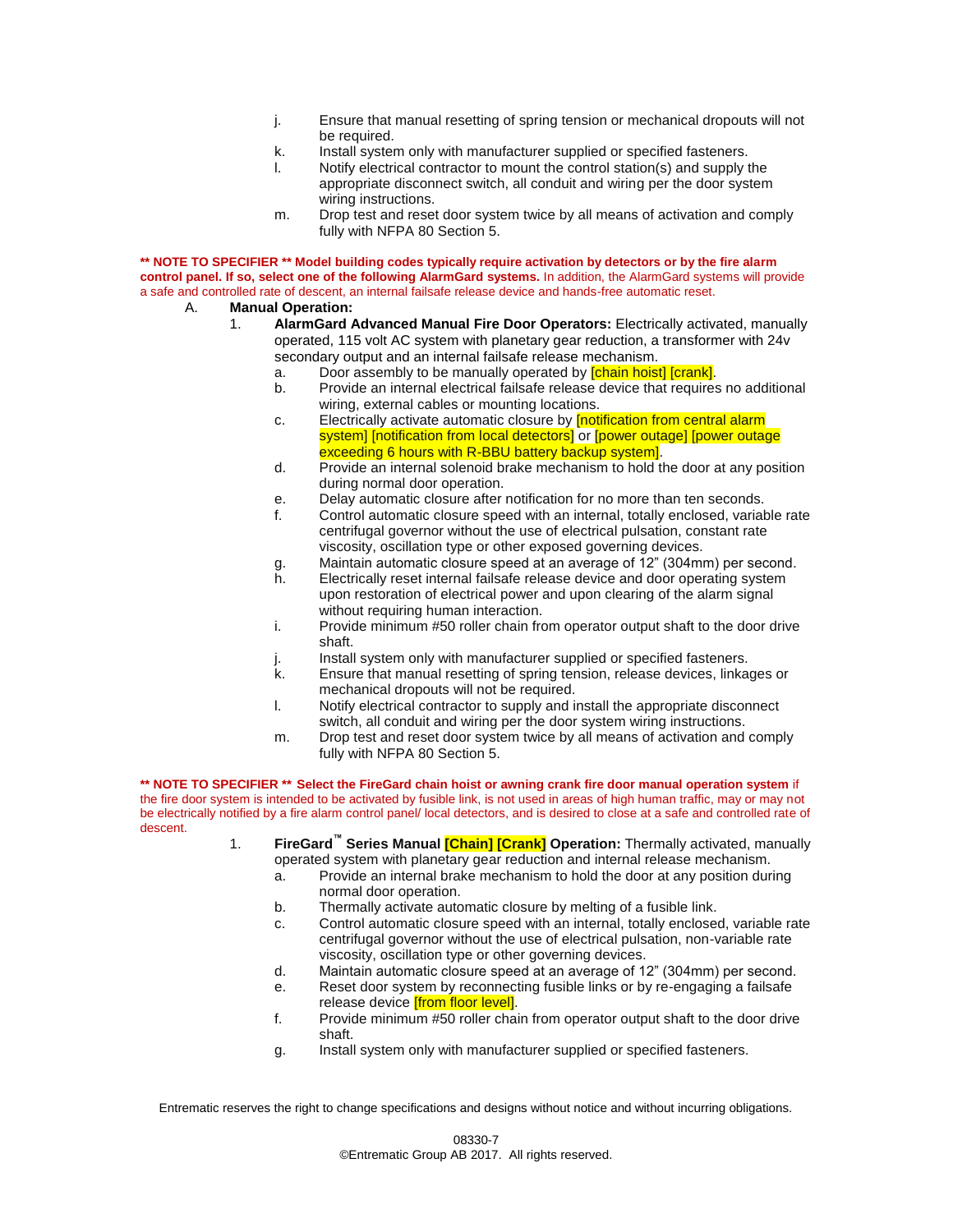- h. Ensure that manual resetting of spring tension or mechanical components will not be required.
- i. Drop test and reset door system twice by all means of activation and comply fully with NFPA 80 Section 5.

**\*\* NOTE TO SPECIFIER \*\* Select the FireGard chain hoist or awning crank fire door manual operation system** if the fire door system is intended to be activated by fusible link, is not used in areas of high human traffic, may or may not be electrically notified by a fire alarm control panel/ local detectors, and is desired to close at a safe and controlled rate of descent.

- 1. **FireGard™ Series Manual [Chain] [Crank] Operation:** Thermally activated, manually operated system with planetary gear reduction and internal release mechanism.
	- a. Provide an internal brake mechanism to hold the door at any position during normal door operation.
	- b. Thermally activate automatic closure by melting of a fusible link.
	- c. Control automatic closure speed with an internal, totally enclosed, variable rate centrifugal governor without the use of electrical pulsation, non-variable rate viscosity, oscillation type or other governing devices.
	- d. Maintain automatic closure speed at an average of 12" (304mm) per second.
	- e. Reset door system by reconnecting fusible links or by re-engaging a failsafe release device **[from floor level]**.
	- f. Provide minimum #50 roller chain from operator output shaft to the door drive shaft.
	- g. Install system only with manufacturer supplied or specified fasteners.
	- h. Ensure that manual resetting of spring tension or mechanical components will not be required.
	- i. Drop test and reset door system twice by all means of activation and comply fully with NFPA 80 Section 5.

**\*\* NOTE TO SPECIFIER \*\* The FireGard manual push-up operation system** is a conventional tension release system that requires access to components on each the side of the opening and above the opening and door assembly for testing and resetting. Permanent hatch access must be allowed for future inspection, drop testing and re-setting.

- 1. **FireGard™ Series Manual Push-Up Operation:** Conventional spring tension release operating system.
	- a. Provide bottom bar lift handles and a pull-down pole with hook
	- b. Activate automatic closure by [melting of a fusible link] [activation of a failsafe release device] by [notification from central alarm system] [notification from local detectors] or [power outage] [power outage exceeding 6 hours with a battery backup system]
	- c. Maintain automatic closure speed at an average of  $6<sup>n</sup> 24<sup>n</sup>$  per second
	- d. Reset of spring tension, mechanical dropouts or release devices to be completed only by an approved and trained door systems technician
	- e. Notify electrical contractor to supply and install the appropriate disconnect switch, all conduit and wiring per the door system wiring instructions
	- f. Drop test and reset door system twice by all means of activation and comply fully with NFPA 80, Section 5

**\*\* NOTE TO SPECIFIER \*\*** Most common control stations for **motorized fire doors** are listed below; ACE Commercial Experts at 866-366-4814 for other options. If motor operated, select one of the following. Delete sections B through C for manual push-up or crank /hoist operation.

- B. **Control Station:** 
	- 1. **Surface mounted:** "Open/Close/Stop" push buttons; NEMA 1
	- 1. **Surface mounted:** "Open/Close" key switch with "Stop" push button; NEMA 1
	- 1. **Flush mounted:** "Open/Close/Stop" push buttons; NEMA 1B
	- 1. **Flush mounted:** "Open/Close" key switch with "Stop" push button; NEMA 1B

**\*\* NOTE TO SPECIFIER \*\*** Contact before door fully closes shall cause door to immediately stop downward travel and reverse direction to the fully opened position. Select one of the following.

- C. **Control Operation:**
	- 1. **Constant pressure to close:**
		- a. **No sensing device required**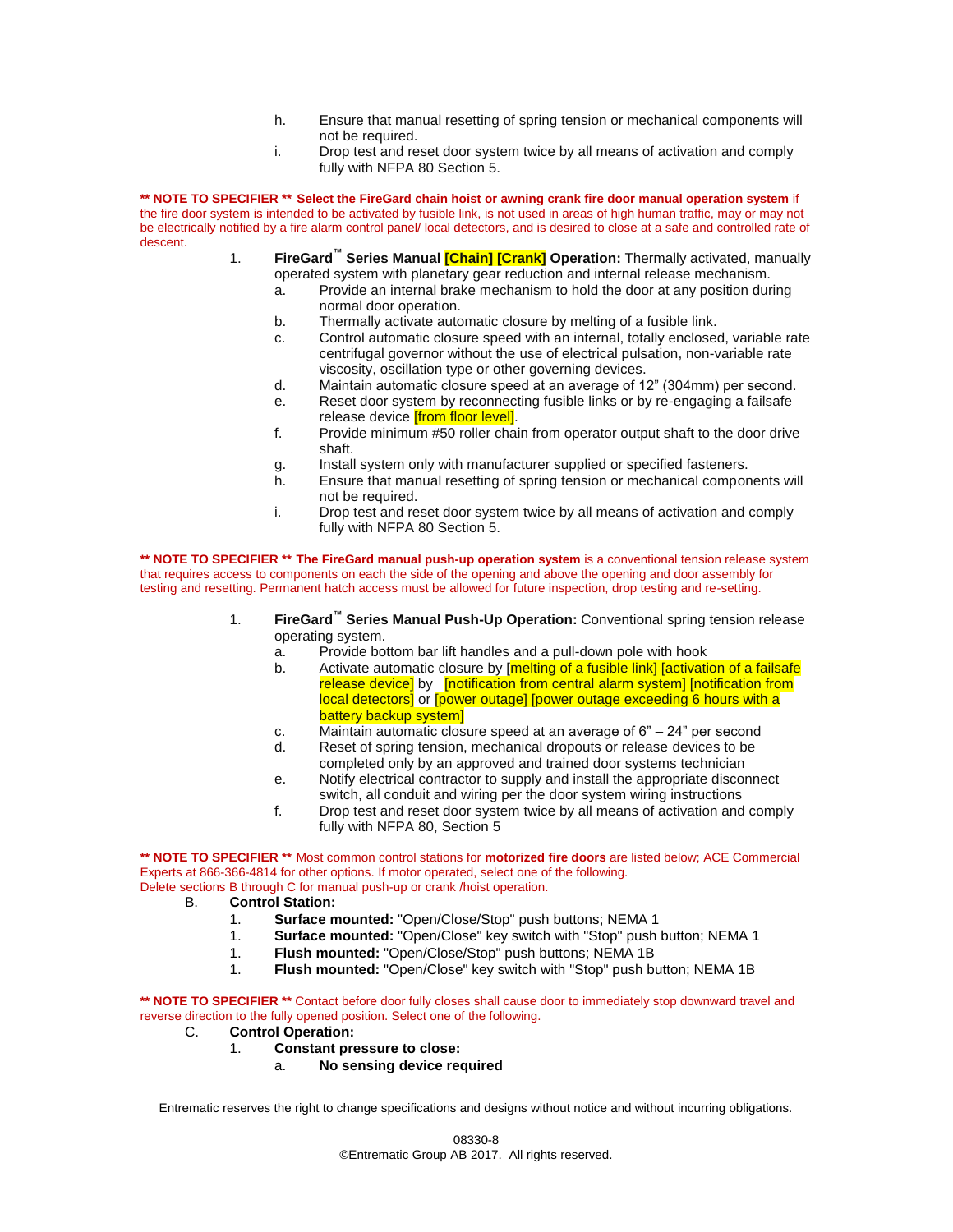a. **2-wire, electric** sensing edge seal extending full width of door bottom bar. Provide a **[retracting safety cord and reel] [self-coiling cable]** connection to control circuit.

**\*\* NOTE TO SPECIFIER \*\*** Interruption of beam (when using photo eyes) or contact before door fully closes shall cause door to immediately stop downward travel and reverse direction to the fully opened position. Select one of the following. 1. **Momentary contact to close:**

- Fail- safe, UL325-2010 Compliant Entrapment Protection for Motor Operation
	- a. **Continuously monitored, wireless sensing/weather edge** seal extending full width of door bottom bar.
	- a. **2-wire, E.L.R.** (E.L.R. meets fail-safe/monitored device specifications) electric sensing edge extending full width of door bottom bar. Provide a **Tretracting** safety cord and reel] [self-coiling cable] connection to control circuit.
	- a. **NEMA 4X photo eye sensors** consisting of a transmitter and receiver that are to be mounted within 6" (152.4 mm) of the floor, projecting an IR beam across the entire width of the door. Electrical contractor to provide low voltage wiring from the transmitter and receiver to the door operator.
	- a. **NEMA 1 photo eye sensors** consisting of a transmitter and receiver that are to be mounted within 6" (152.4 mm) of the floor, projecting an IR beam across the entire width of the door. Electrical contractor to provide low voltage wiring from the transmitter and receiver to the door operator.

**\*\* NOTE TO SPECIFIER \*\*** The item listed below is an optional secondary entrapment protection device, and may be used in conjunction with a set of primary entrapment protection photo eyes or with constant pressure close operation. Delete if not desired.

- D. **Sensing/Smoke Seal Edge:** 
	- 1. Provide automatic reversing control by an automatic sensing switch within neoprene or rubber astragal extending full width of door bottom bar.

## E. **Electric Sensing Edge Device:**

- 1. Provide only a wireless sensing edge connection to motor operator.
- 2. Electric coiling cords or take-up reels are not allowed to connect bottom sensing edge to motor.

## 2.5 ACCESSORIES

\*\* **NOTE TO SPECIFIER** \*\* Fire doors are normally not locked, but may be if desired. Standard locking is based on door operation. Locking is not recommended for motor operated units. Delete the following paragraph unless mandatory.

- A. **Locking:**
	- 1. **None**
	- 1. **Padlockable slide bolt** on [coil] [fascia] side of bottom bar at each jamb extending into slots in guides. Provide interlock switches on Motor operated units.
	- 1. **Padlockable chain keeper** on guide. (Manual Chain operated.)
	- 1. **Masterkeyable cylinder operable** from [coil] [fascia] [both] side[s] of bottom bar, options for all types of operation. Provide interlock switches on Motor operated units.
		- a. Standard Mortise Cylinder
		- a. BEST 7-Pin
		- a. U-Change
		- a. Schlage

**\*\* NOTE TO SPECIFIER \*\*** Vision panels are available on UL rated doors through 4 hours and FM fire rated doors up to 1-1/2 hour. Show number (6 maximum per door) and placement on drawings. Minimum spacing is 5" (127 mm) apart, 12" (305 mm) in from guides. Delete below if not required.

B. **Vision Panels:** 10x1-5/8x3/16 inch (254x41x4.76 mm) thick FireLite® oval glass panes set in metal frames and mechanically fastened to slat. Refer to drawings for number and placement. Smaller vision panels are not acceptable.

**\*\* NOTE TO SPECIFIER \*\*** Include R-BBU battery back-up system with AlarmGard motor operators to add a four hour time delay to auto-closing upon power failure. This system does not provide for power opening of the unit, but allows for programming open/close obstruction cycling should the sensing edge encounter a stationary obstruction in the opening during AC power, alarm signal closing. Coordinate with section for AlarmGard™ motor operated systems. Delete if not desired.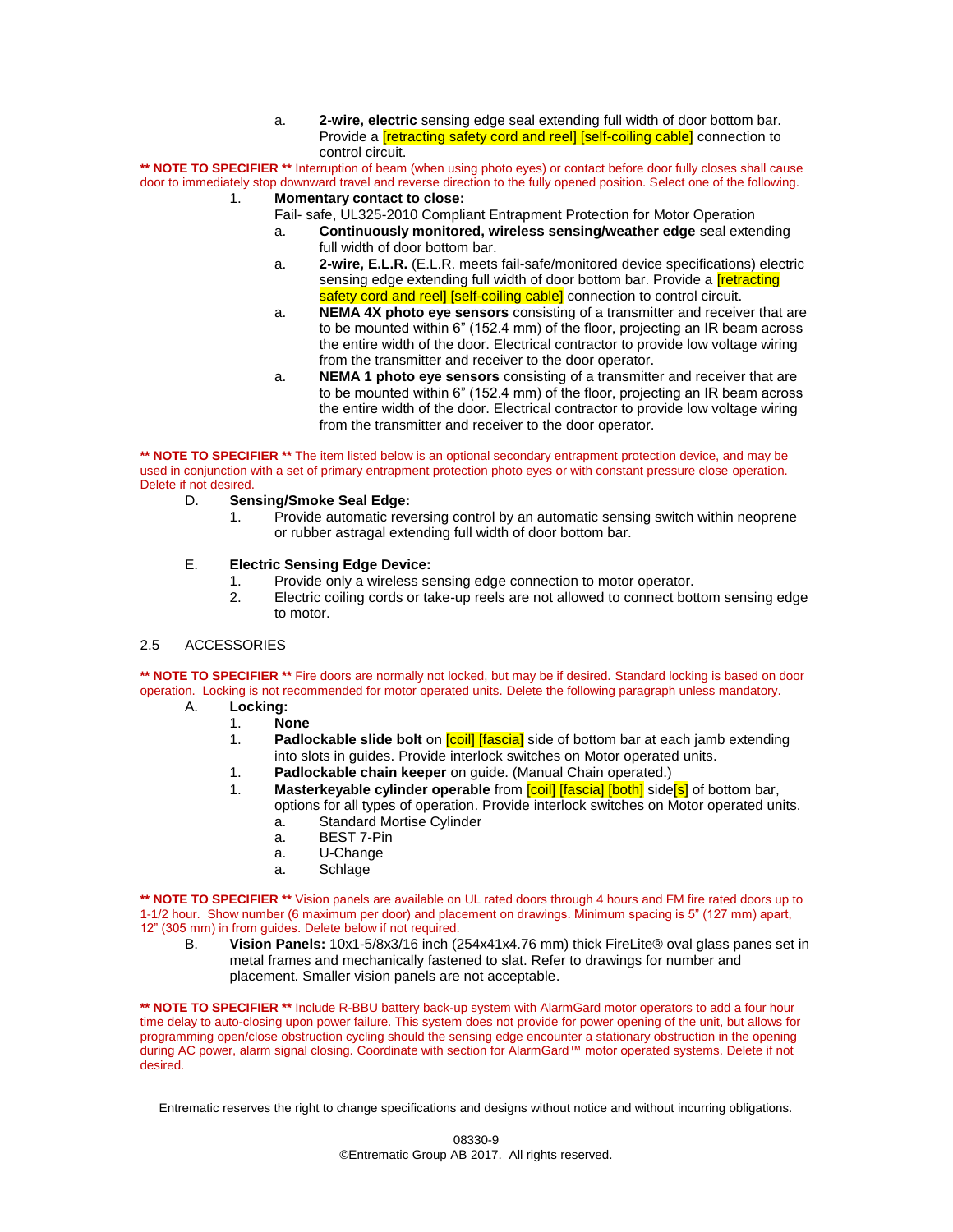## C. **Battery Back-Up:**

- 1. **Model R-BBU Battery Back-Up System for AlarmGard Motor Operator:**
	- a. Prevent gravity closure for a minimum of four hours due to power failure.

**\*\* NOTE TO SPECIFIER \*\*** Fire emergency annunciators are available for use with a AlarmGard motor operator and FireGard series release devices. Horn/strobe available with all FireGard series devices; strobes may require synchronization with other systems. Voice warning module available with type by device only. Delete below if not desired.

- D. **Fire Emergency Annunciator:**
	- [ADA compliant horn/strobe] [Voice Warning Module] fire emergency annunciator to give advanced warning that fire shutter is about to close, activating warning signal upon alarm.

**\*\* NOTE TO SPECIFIER \*\*** Exposed moving operator components lower than 8 feet above floor level may create hazards required to be covered per UL 325. Specify an operator cover whenever this field condition exists.

- E. **Operator [and Full Bracket Mechanism] Cover:**
	- 1. Provide minimum 24 gauge [galvanized steel] [stainless steel] sheet metal cover [to provide weather resistance] [to enclose exposed moving operating components] at coil area of unit. Finish to match door hood

\*\* **NOTE TO SPECIFIER** \*\* Floor level test devices are available for use with FireGard motor, chain and crank systems to allow for testing of the fire door at floor level instead of releasing a fusible link located above the coil which requires ladders and additional equipment. Delete if not desired.

- F. **Floor Level Test Device**: For FireGard™ Motor, Chain or Crank operator.
	- 1. Provide assembly that allows activation and reset from floor level.

**\*\* NOTE TO SPECIFIER \*\*** A Trim Package is custom-made to hide visible bolts, fasteners and other exposed hardware.<br>G.

- G. **Trim Package:**
	- 1. Minimum 16 gauge **[powder coated steel to match guides]** [#4 type 304 finish stainless steel].

## **PART 3** EXECUTION

- 3.1 EXAMINATION
	- A. Examine substrates upon which work will be installed and verify conditions are in accordance with approved shop drawings.
	- B. Coordinate with responsible entity to perform corrective work on unsatisfactory substrates.
	- C. Commencement of work by installer is acceptance of substrate.
- 3.2 INSTALLATION
	- A. General: Install door and operating equipment with necessary hardware, anchors, inserts, hangers and supports.
- **\*\* NOTE TO SPECIFIER \*\*** Include NFPA 105 when labeled smoke protection is required (model Amarr 4202 units).
	- B. Comply with **[NFPA 80] [NFPA80 and NFPA 105]** and follow manufacturer's installation instructions.
- 3.3 ADJUSTING
	- A. Following completion of installation, including related work by others, lubricate, test, and adjust doors for ease of operation, free from warp, twist, or distortion.
- 3.4 FIELD QUALITY CONTROL
	- A. Site Test: Test doors for normal operation and automatic closing. Coordinate with authorities having jurisdiction to witness test and sign Drop Test Form.
- 3.5 CLEANING